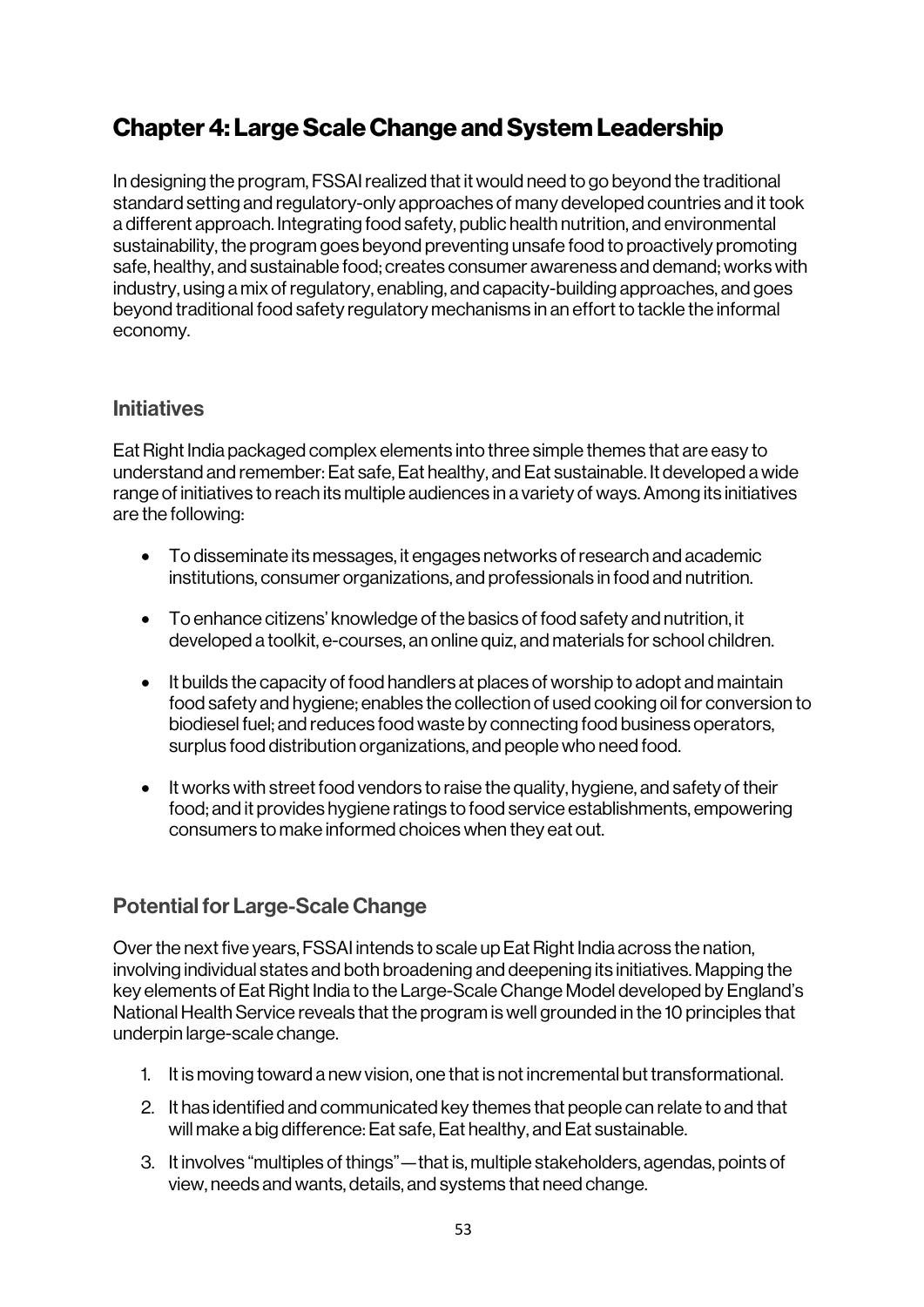- 4. To distribute leadership, it has framed the issues in ways that engage and mobilize the imagination, energy, and will of a large number of diverse stakeholders.
- 5. Its changes are mutually reinforcing across multiple processes and subsystems that is, its many activities connect with others and allow audiences to receive its messages and participate in the movement in many ways.
- 6. The leaders of the program have continually refreshed the story, with constant framing and reframing of the vision and varied means of communication, attracting new and active supporters.
- 7. The program's planning and designs has been based on monitoring progress and have been adapted in response to feedback.
- 8. It has been open to the contributions of many sources of leadership.
- 9. It has begun transforming mind-sets, leading to inherently sustainable change.
- 10. As the program moves forwards, it will be important to bear in mind the need to maintain and refresh the leaders' energy over the long haul. Large-scale change can take time, and it is important that the leaders not run out of steam.

#### Systems Leadership

It is well understood that leaders play a key role in conceptualizing and driving change. A comparison of the key aspects of the leadership FSSAI has exerted in creating and launching Eat Right India with the elements highlighted in the Harvard Kennedy School's Systems Leadership Model2 indicates that FSSAI has applied the essential skills:

- Understanding the system that shapes the challenge they seek to address;
- Catalyzing and supporting collective action among relevant stakeholders; and
- Listening, learning, and leading through coordination with and empowerment of others.

#### Leading Systems Change

The Systems Leadership Model further set out five key elements of the system change process. The FSSAI leadership has shown success in implementing the first two elements, Convene and Commit, and Look and Learn—that is, they effectively convened and engaged with a range of stakeholders, and they draw ideas and learning from many stakeholders and brainstorming sessions, getting perspectives from several quarters. They have demonstrated promise in the third element, Engage and Energize, by successfully engaging with and mobilizing a wide range of stakeholders. However, FSSAI has some way to go to show success in the two elements of Act with Accountability and Review and Revise: it will be crucial to establish and agree on frameworks for mutual accountability for results in pursuit of the larger goal, and to establish systems for "review and revision."